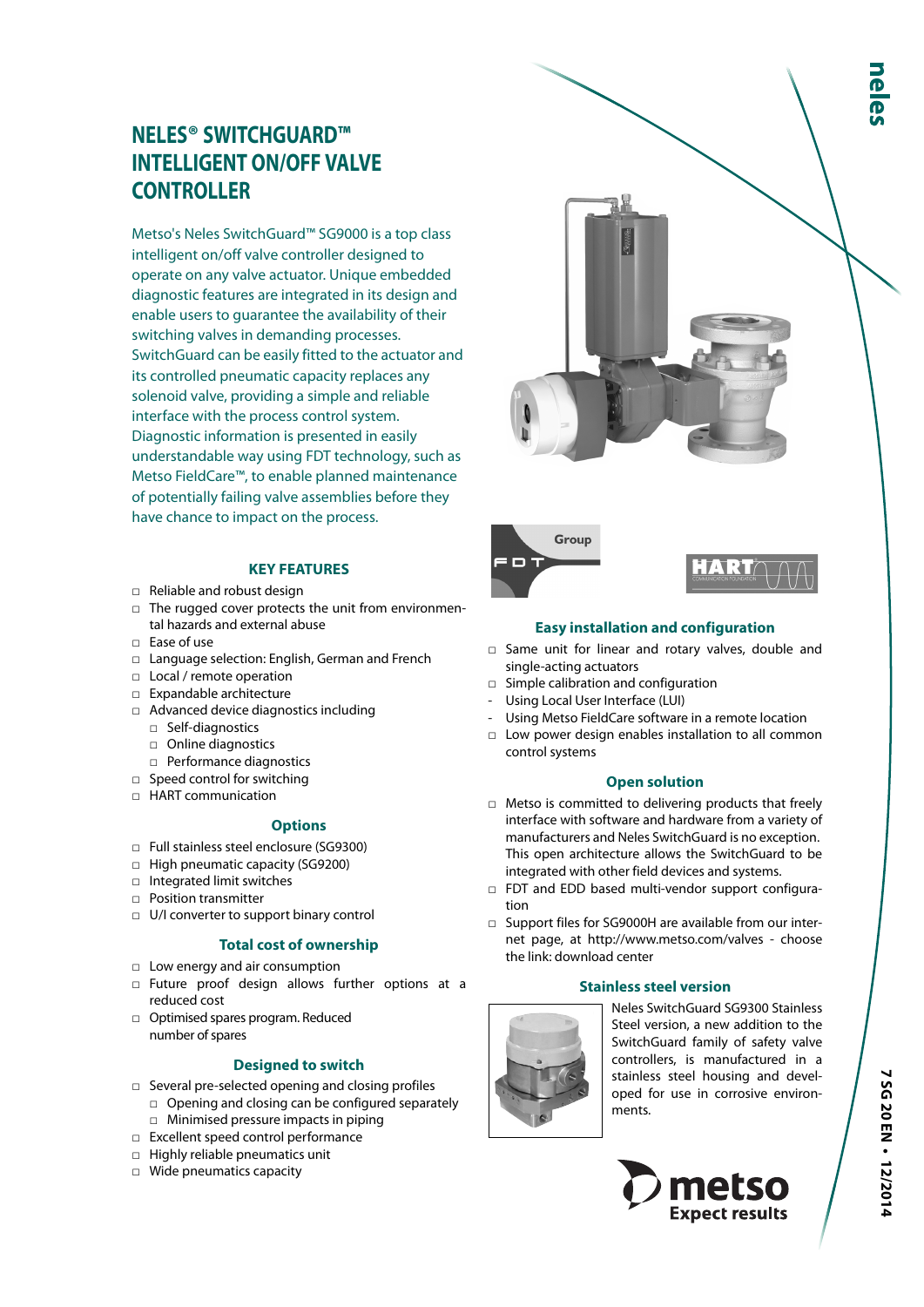# **Easy to maintain**

- □ Modular design with maintenance components
- □ Alterable pneumatics module
- □ Fewer components to maintain than in a traditional instrumentation solution
- □ Visibility of the whole valve package

#### **Mounting**

- $\Box$  Can be mounted on single and double acting pneumatic actuators
- $\Box$  Can be mounted on both rotary and linear valves
- □ Extensive selection of mounting kits for 3rd party actuators

#### **Product reliability**

- □ Designed to operate in harsh environmental conditions
	- □ Rugged modular design
	- □ Excellent temperature characteristics
	- □ Vibration and impact tolerant
	- □ IP66 enclosure
	- □ Full stainless steel enclosure (SG9300)
	- □ Protected against humidity
- □ Maintenance free operation
	- □ Resistant to dirty air
	- □ Wear resistant and sealed components
	- □ Contactless position measurement

#### **Predictive maintenance**

- □ Easy access to collected data with Metso FieldCare software
- □ Logical trend collection
- □ Information collected on service conditions
- $\Box$  Fast notifications with on-line alarms
- □ Condition monitoring tool available

#### **TECHNICAL DESCRIPTION**

The SwitchGuard is a 4–20 mA loop-powered microcontrollerbased intelligent on/off valve controller. The binary 24 VDC signal can be used via optional U/I converter. SwitchGuard operates even with a 3.6 mA input signal and communicates via HART. The device contains a Local User Interface enabling local configuration. A PC with FieldCare software can be connected to the SwitchGuard itself or to the control loop.

The powerful 32-bit microcontroller controls the valve position. The measurements include:

- □ Input signal
- □ Valve position with contactless sensor
- □ Actuator pressures, 2 independent measurements
- □ Supply pressure
- □ Device temperature

Advanced self-diagnostics guarantees that all measure-ments operate correctly. Failure of one measurement does not cause the valve to fail if the input signal and position measurements are operating correctly. After connections of electric signal and pneumatic supply, the micro controller (μC) reads the input signal, position sensor  $(α)$  and pressure sensors (Ps, P1, P2). A difference between setpoint according to the stroke curve and position sensor  $(\alpha)$  measurement is detected by the control algorithm inside the μC. The μC calculates a new value for prestage (PR) coil current based on this information.

The changed current to the PR changes the pilot pressure to the spool valve. Reduced pilot pressure moves the spool and the actuator pressures change accordingly. The spool opens the flow to the driving side of the double diaphragm actuator and opens the flow out from the other side of the actuator. The increasing pressure will move the diaphragm piston. The actuator and feedback shaft rotate clockwise.

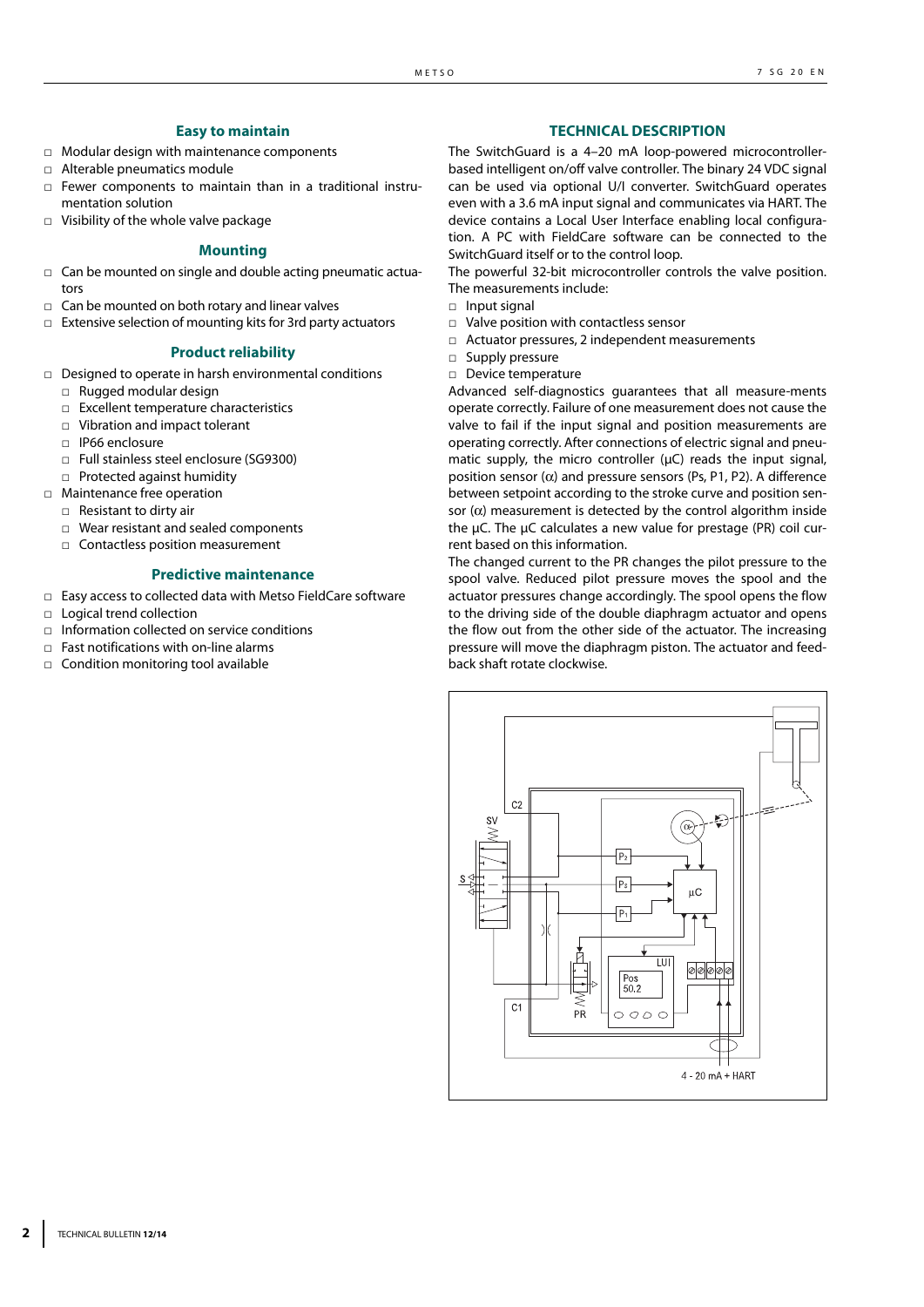# **TECHNICAL SPECIFICATIONS**

# **Neles SwitchGuard**

#### **General**

Loop powered, no external power supply required. Suitable for rotary and linear valves. Actuator connections in accordance with VDI/VDE 3845 and IEC 60534-6 standards. Action: Double or single acting<br>Travel range: Linear: 10–120 mm Linear: 10–120 mm<br>45–95° Rotary: Measurement range 110° with freely

#### **Environmental influence**

rotating feedback shaft

Standard temperature range:  $-20^{\circ} - +85^{\circ}$ C /  $-4^{\circ} - +185^{\circ}$ F Optional temperature range:  $-40^{\circ}$  – +60 °C / -40 $^{\circ}$  – +140 °F

#### **Enclosure**

| Material:             | Anodised aluminum alloy and |                                    |  |  |
|-----------------------|-----------------------------|------------------------------------|--|--|
|                       |                             | qlass window (SG92, not E2)        |  |  |
| Protection class:     | IP66, NEMA 4X               |                                    |  |  |
| Pneumatic ports:      | SG921                       | $1/4$ NPT                          |  |  |
|                       | SG9235                      | $1/2$ NPT                          |  |  |
|                       | SG9237                      | 1 NPT (1/2 NPT supply)             |  |  |
| Conduit entry thread: | $M20 \times 1.5$            |                                    |  |  |
| Weight:               | SG921                       | 3.0 kg / $6.6$ lbs                 |  |  |
|                       | SG9235                      | 4.6 kg / 10.1 lbs                  |  |  |
|                       | SG9237                      | 5.0 kg / 11 lbs                    |  |  |
|                       |                             | Limit switches $+1.0$ kg / 2.2 lbs |  |  |

Mechanical and digital position indicator visible through the main cover (SG92\_, not E2).

#### **Pneumatics**

| Supply pressure:                        | 3–8 bar / 44–116 psi          |                                               |  |
|-----------------------------------------|-------------------------------|-----------------------------------------------|--|
| Air quality:                            | According to ISO 8573-1:2001  |                                               |  |
|                                         | Solid particles: Class 7      |                                               |  |
|                                         | Humidity: Class 1             |                                               |  |
|                                         |                               | (dew point 10 °C/50 °F below minimum          |  |
|                                         |                               | temperature is recommended)                   |  |
|                                         | Oil class: $3$ (or $<$ 1 ppm) |                                               |  |
| Capacity with 4 bar / 60 psi supply:    |                               |                                               |  |
|                                         | SG9212                        | 7 Nm <sup>3</sup> /h/4.1 scfm                 |  |
|                                         |                               | $(Cv = 0.06)$                                 |  |
|                                         | SG9215                        | 90 Nm <sup>3</sup> /h / 53 scfm               |  |
|                                         |                               | $(Cv = 0.7)$                                  |  |
|                                         | SG9235                        | 380 Nm <sup>3</sup> /h/223 scfm               |  |
|                                         |                               | $(Cv = 3.2)$                                  |  |
|                                         | SG9237                        | feed 380 $Nm^3/h$ /223 scfm                   |  |
|                                         |                               | $(Cv = 3.2)$                                  |  |
|                                         |                               | exhaust 700 Nm <sup>3</sup> /h /              |  |
|                                         |                               | 412 scfm ( $Cv = 6.4$ )                       |  |
| Consumption with 4 bar / 60 psi supply: |                               |                                               |  |
|                                         |                               | actuator pressurized 0.22 Nm <sup>3</sup> /h/ |  |
|                                         | 0.13 scfm,                    |                                               |  |
|                                         |                               | actuator vented 0.25 Nm <sup>3</sup> /h /     |  |
|                                         | $0.15$ scfm                   |                                               |  |

Electrical connection: max. 2.5 mm<sup>2</sup> HART<br>Supply power: Minimum signal: 3.6 mA<br>Current max : 23 mA Current max :

Voltage: max. 30 V DC Polarity protection: -30 V DC Over current protection: active over 35 mA Max power dissipation: 1.05 W

# **Electronics**

Loop powered, 4-20 mA Load voltage: up to 9.5 V DC / 20 mA (corresponding 475 Ω.) with position transmitter 1.74 W

#### **Position transmitter (optional)**

| Output signal:      | 4-20 mA (galvanic isolation;              |
|---------------------|-------------------------------------------|
|                     | 600 V DC)                                 |
| Supply voltage:     | 12 - 30 V DC                              |
| Resolution:         | 16 bit / 0.244 µA                         |
| Linearity:          | $<$ 0.05 % FS                             |
| Temperature effect: | $<$ 0.35 % FS                             |
| External load:      | max 0-780 $\Omega$                        |
|                     | max 0-690 $\Omega$ for intrinsically safe |

### **Local User Interface (LUI) functions**

- □ Local control of the valve
- □ Monitoring of valve position, input signal, temperature, supply and actuator pressure difference
- □ Guided start-up function
- □ LUI may be locked remotely to prevent unauthorised access
- □ Automatic travel calibration
- □ Tuning
- □ Parameter selection
- □ Language selection: English, German and French
- □ Alarm and warning state indications
- □ Latest event view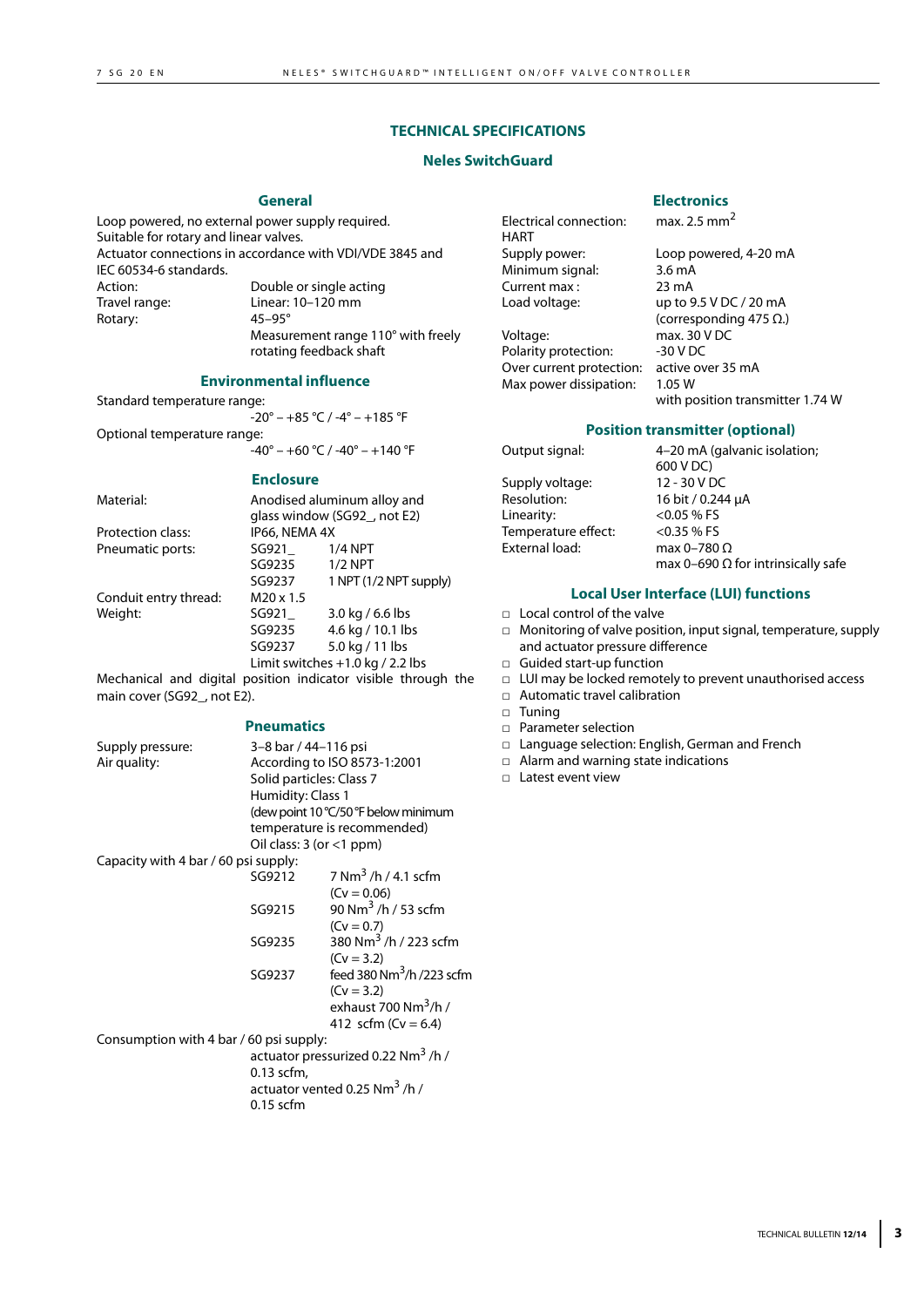# **APPROVALS AND ELECTRICAL VALUES**

| <b>Certificate</b>                                                                                                                                                                                                                                                                                                                                                                                                                                                               | <b>Approval</b>                                                                                                                                                                                      | <b>Electrical values</b>                                                                                                                                                              |  |  |
|----------------------------------------------------------------------------------------------------------------------------------------------------------------------------------------------------------------------------------------------------------------------------------------------------------------------------------------------------------------------------------------------------------------------------------------------------------------------------------|------------------------------------------------------------------------------------------------------------------------------------------------------------------------------------------------------|---------------------------------------------------------------------------------------------------------------------------------------------------------------------------------------|--|--|
| <b>ATEX</b>                                                                                                                                                                                                                                                                                                                                                                                                                                                                      |                                                                                                                                                                                                      |                                                                                                                                                                                       |  |  |
| SG X<br>VTT 09 ATEX 033X<br>EN 60079-0: 2012,<br>EN 60079-11: 2012, EN 60079-26: 2007<br>EN 60079-31: 2009                                                                                                                                                                                                                                                                                                                                                                       | II 1 G Ex ia IIC T6T4 Ga<br>II 1 D Ex ta IIIC T90 °C Da<br>II 2 G Ex ib IIC T6T4 Gb<br>II 2 D Ex tb IIIC T90 $°C$ Db                                                                                 | Input: Ui ≤ 28 V, Ii ≤ 120 mA, Pi ≤ 1.0 W, Ci ≤ 22 nF, Li ≤ 53 µH<br>PT: Ui ≤ 28 V, Ii ≤ 120 mA, Pi ≤ 1.0 W, Li ≤ 53 µH, Ci ≤ 22 nF                                                   |  |  |
| SG X<br>VTT 09 ATEX 034X                                                                                                                                                                                                                                                                                                                                                                                                                                                         | II 3 G Ex nA IIC T6T4 Gc<br>II 3 D Ex tc IIIC T90 °C Dc                                                                                                                                              | Input: Ui ≤ 30 V, Ii ≤ 152 mA<br>PT: Ui ≤ 30 V, li ≤ 152 mA                                                                                                                           |  |  |
| EN 60079-0: 2009,<br>EN 60079-11: 2012,<br>EN 60079-15: 2010<br>EN 60079-31: 2009                                                                                                                                                                                                                                                                                                                                                                                                | II 3 G Ex ic IIC T6T4 Gc<br>II 3 D Ex tc IIIC T90 °C Dc                                                                                                                                              | Input: Ui $\leq$ 30 V, Ii $\leq$ 152 mA, Ci $\leq$ 22 nF, Li $\leq$ 53 µH<br>PT: Ui ≤ 30 V, li ≤ 152 mA, Ci ≤ 22 nF, Li ≤ 53 µH                                                       |  |  |
| SG E6<br>SIRA 11ATEX1006X                                                                                                                                                                                                                                                                                                                                                                                                                                                        | II 2 G Ex d IIC T6T4 Gb<br>II 2 D Ex tb IIIC T80 °CT105 °C Db                                                                                                                                        | Input: $Ui \leq 30 V$ , Pi $\leq 1.0 W$<br>PT: Ui ≤ 30 V, li ≤ 20 mA, Pi ≤ 1.0 W                                                                                                      |  |  |
| EN 60079-0:2012, EN 60079-1:2007,<br>EN 60079-31:2009                                                                                                                                                                                                                                                                                                                                                                                                                            |                                                                                                                                                                                                      |                                                                                                                                                                                       |  |  |
| <b>IECEX</b>                                                                                                                                                                                                                                                                                                                                                                                                                                                                     |                                                                                                                                                                                                      |                                                                                                                                                                                       |  |  |
| $SG_X$<br><b>IECEx VTT 10.0004X</b><br>IEC 60079-0: 2011, IEC 60079-11:2011,<br>IEC 60079-26: 2006, IEC 60079-31: 2008                                                                                                                                                                                                                                                                                                                                                           | Ex ia IIC T6T4 Ga<br>Ex ta IIIC T90 °C Da<br>Ex ib IIC T6T4 Gb<br>Ex tb IIIC T90 $°C$ Db                                                                                                             | Input: Ui ≤ 28 V, Ii ≤ 120 mA, Pi ≤ 1.0 W, Ci ≤ 22 nF, Li ≤ 53 µH<br>PT: Ui ≤ 28 V, li ≤ 120 mA, Pi ≤ 1.0 W, Li ≤ 53 µH, Ci ≤ 22 nF                                                   |  |  |
| SG X<br><b>IECEX VTT 10.0005X</b>                                                                                                                                                                                                                                                                                                                                                                                                                                                | Ex nA IIC T6T4 Gc<br>Ex tc IIIC T90 °C Dc                                                                                                                                                            | Input: Ui ≤ 30 V, Ii ≤ 152 mA<br>PT: Ui ≤ 30 V, li ≤ 152 mA                                                                                                                           |  |  |
| IEC 60079-0: 2011<br>IEC 60079-11:2011<br>IEC 60079-15: 2010<br>IEC 60079-31: 2008                                                                                                                                                                                                                                                                                                                                                                                               | Ex ic IIC T6T4 Gc<br>Ex tc IIIC T90 °C Dc                                                                                                                                                            | Input: Ui ≤ 30 V, Ii ≤ 152 mA, Ci ≤ 22 nF, Li ≤ 53 µH<br>PT: Ui ≤ 30 V, li ≤ 152 mA, Ci ≤ 22 nF, Li ≤ 53 µH                                                                           |  |  |
| SG E6<br><b>IECEX SIR 11.0001X</b>                                                                                                                                                                                                                                                                                                                                                                                                                                               | Ex d IIC T6T4 Gb<br>Ex tb IIIC T80 $°C$ T105 $°C$ Db                                                                                                                                                 | Input: $Ui \leq 30 V$ , $ Pi \leq 1.0 W$<br>$PT: Ui \le 30 V, li \le 20 mA, Pi \le 1.0 W$                                                                                             |  |  |
| IEC 60079-0:2012, IEC 60079-1:2007-04,<br>IEC 60079-31:2008                                                                                                                                                                                                                                                                                                                                                                                                                      |                                                                                                                                                                                                      |                                                                                                                                                                                       |  |  |
| <b>INMETRO</b>                                                                                                                                                                                                                                                                                                                                                                                                                                                                   |                                                                                                                                                                                                      |                                                                                                                                                                                       |  |  |
| $SG_Z$<br>NCC 12.0793 X                                                                                                                                                                                                                                                                                                                                                                                                                                                          | Ex ia IIC T4/T5/T6 Ga<br>Ex ia IIC T4/T5/T6 Gb                                                                                                                                                       | Input: Ui ≤ 28 V, Ii ≤ 120 mA, Pi ≤ 1.0 W, Ci ≤ 22 nF, Li ≤ 53 µH<br>PT: Ui ≤ 28 V, li ≤ 120 mA, Pi ≤ 1.0 W, Li ≤ 53 µH, Ci ≤ 22 nF                                                   |  |  |
| ABNT NBR IEC 60079-0:2008 versão corrigida 2011<br>ABNT NBR IEC 60079-11:2009<br>ABNT NBR IEC 60079-26:2008 versão corrigida 2009<br>ABNT NBR IEC 60079-27:2010                                                                                                                                                                                                                                                                                                                  |                                                                                                                                                                                                      |                                                                                                                                                                                       |  |  |
| SG Z<br>NCC 12.0794X                                                                                                                                                                                                                                                                                                                                                                                                                                                             | Ex nA IIC T4/T5/T6 Gc                                                                                                                                                                                | Input: Ui ≤ 30 V, Ii ≤ 152 mA<br>PT: Ui ≤ 30 V, li ≤ 152 mA                                                                                                                           |  |  |
| ABNT NBR IEC 60079-0:2008 versão<br>corrigida 2011<br>ABNT NBR IEC 60079-11:2009<br>IEC 60079-15:2010<br>ABNT NBR IEC 60079-15:2010ABNT NBR IEC 60529:2009                                                                                                                                                                                                                                                                                                                       | Ex ic IIC T4/T5/T6 Gc                                                                                                                                                                                | Input: Ui ≤ 30 V, Ii ≤ 152 mA, Ci ≤ 22 nF, Li ≤ 53 µH<br>PT: Ui ≤ 30 V, li ≤ 152 mA, Ci ≤ 22 nF, Li ≤ 53 µH                                                                           |  |  |
| SG E5<br>NCC 12.0796 X                                                                                                                                                                                                                                                                                                                                                                                                                                                           | Ex d IIC Gb T5 Gb<br>Ex d IIC Gb T6 Gb                                                                                                                                                               | Ex d IIC Gb T5 Gb Input: $Ui \le 30 V$ , Pi $\le 1.0 W$<br>PT: Ui ≤ 30 V, li ≤ 20 mA, Pi ≤ 1.0 W                                                                                      |  |  |
| ABNT NBR IEC 60079-0:2008 versão<br>corrigida 2011<br>ABNT NBR IEC 60079-1:2009 versão<br>corrigida 2011<br>ABNT NBR IEC 60079-31:2011<br>ABNT NBR IEC 60529:2009                                                                                                                                                                                                                                                                                                                |                                                                                                                                                                                                      |                                                                                                                                                                                       |  |  |
| cCSAus                                                                                                                                                                                                                                                                                                                                                                                                                                                                           |                                                                                                                                                                                                      |                                                                                                                                                                                       |  |  |
| SG E2<br>CSA 1980091<br>CSA Std C22.2 No.25-1966, CSA Std C22.2 No.30-M1986, CAN/<br>CSA-C22.2 No.94-M91, C22.2 No. 142-M1987, CAN/CSA C22.2<br>61010-1-04, CAN/CSA-C22.2 No 60079-0-07, CAN/CSA-C22.2<br>No 60079-1-07, CAN/ CSA C22.2 No 60079-31-12, CAN/CSA-<br>C22.2 No. 60529-05, FM 3600 (1998), FM 3615 (2006), FM 3810<br>(2005), ANSI/NEMA 250-1991, ISA 60079-0-07, ISA 60079-1-07,<br>ISA 60079-31-2009, ANSI/IEC 60529:2004                                         | Class I, Div 1, Groups B, C, D<br>Class II, Div 1, Groups E, F, G<br>Class III;<br>T4T6, Enclosure type 4X<br>Ex d IIC T6T4<br>AEx d IIC T6T4<br>Ex tb IIIC T100 °C IP66<br>AEx tb IIIC T100 °C IP66 | Input: Ui ≤ 30 V, Pi ≤ 1.05 W<br>PT: Ui ≤ 30 V, Pi ≤ 1.05 W                                                                                                                           |  |  |
| SG_U (U1, U2)<br>CSA C22.2 No. 0-M91, CSA C22.2 No.<br>94-M91, CSA C22.2 No. 142-M1987,<br>CSA C22.2 No. 157-92, CSA C22.2 No.<br>213-M1987, CSA C22.2 No. 60079-0:11,<br>CSA C22.2 No. 60079-11:11, CSA C22.2<br>No. 60079-15:12, CSA C22.2 No.<br>60529:05, ANSI/ISA 60079-0: 2009,<br>ANSI/ISA 60079-11: 2012, ANSI/ISA<br>60079-15: 2012, FM 3600 November<br>1998, FM 3610 October 1999, FM 3611<br>October 1999, FM 3810-2005, ANSI/<br>NEMA 250:1991, ANSI/IEC 60529:2004 | IS Class I, Div 1, Groups A, B, C, D, T4/T5/T6<br>IS Class I, Zone 0, AEx ia, IIC T4/T5/T6<br>NI Class I, Div 2, Groups A, B, C, D, T4/T5/T6<br>NI Class I, Zone 2, Ex nA IIC, T4/T5/T6              | IS<br>Input: Ui (Vmax) = 28 V, li (Imax) = 120 mA, Pi = 1 W, Ci = 22 nF,<br>$Li = 53 \mu H$<br>Output: Ui (Vmax) = 28 V, li (Imax) = 120 mA, Pi = 1 W, Ci = 22 nF,<br>$Li = 53 \mu H$ |  |  |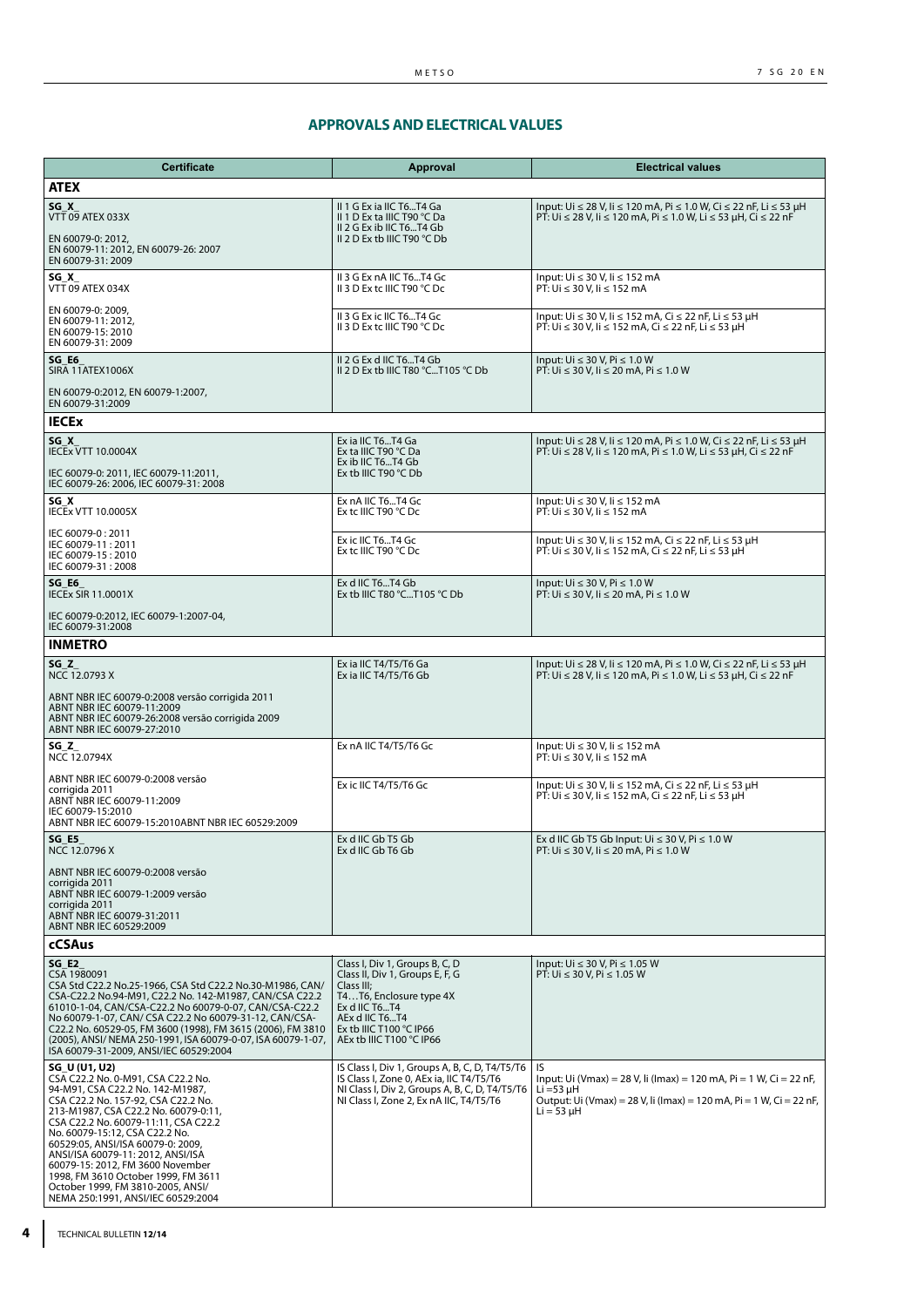#### **Other hazardous area approval**

CCOE / PESO Ex d, Ex ia GOST R Ex d, Ex ia KOSHA Ex ia, Ex nA NEPSI Ex d, Ex ia

#### **Electromagnetic protection**

Electromagnetic compatibility Emission acc. to EN 61000-6-4 (2007) and FCC 47 CFR PART 15, SUBPART B, CLASS B (2002) Immunity acc. to EN 61000-6-2 (2005)

#### **CE marking**

89/336/EEC Electromagnetic compatibility 94/9/EC ATEX



Fig. 1. Local User Interface (LUI) enables real time awareness of device parameters.



Fig. 2. Configuration is easy to do with DTM, graphical user interface. E.g. pre-selected profiles for opening and closing enable fast and easy stroke setup.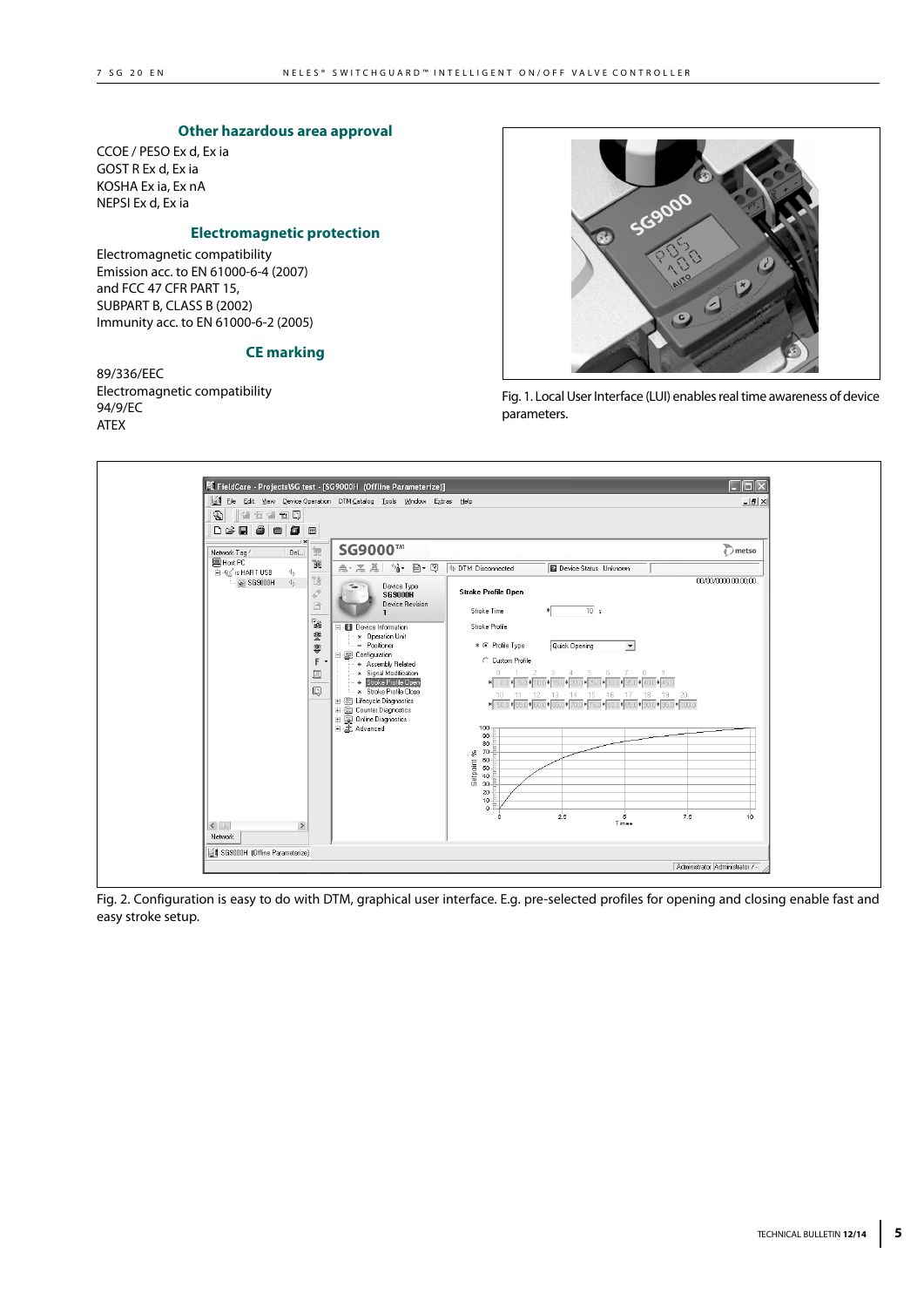**DIMENSIONS (mm)**



# **SG923\_**



# **6** TECHNICAL BULLETIN **12/14**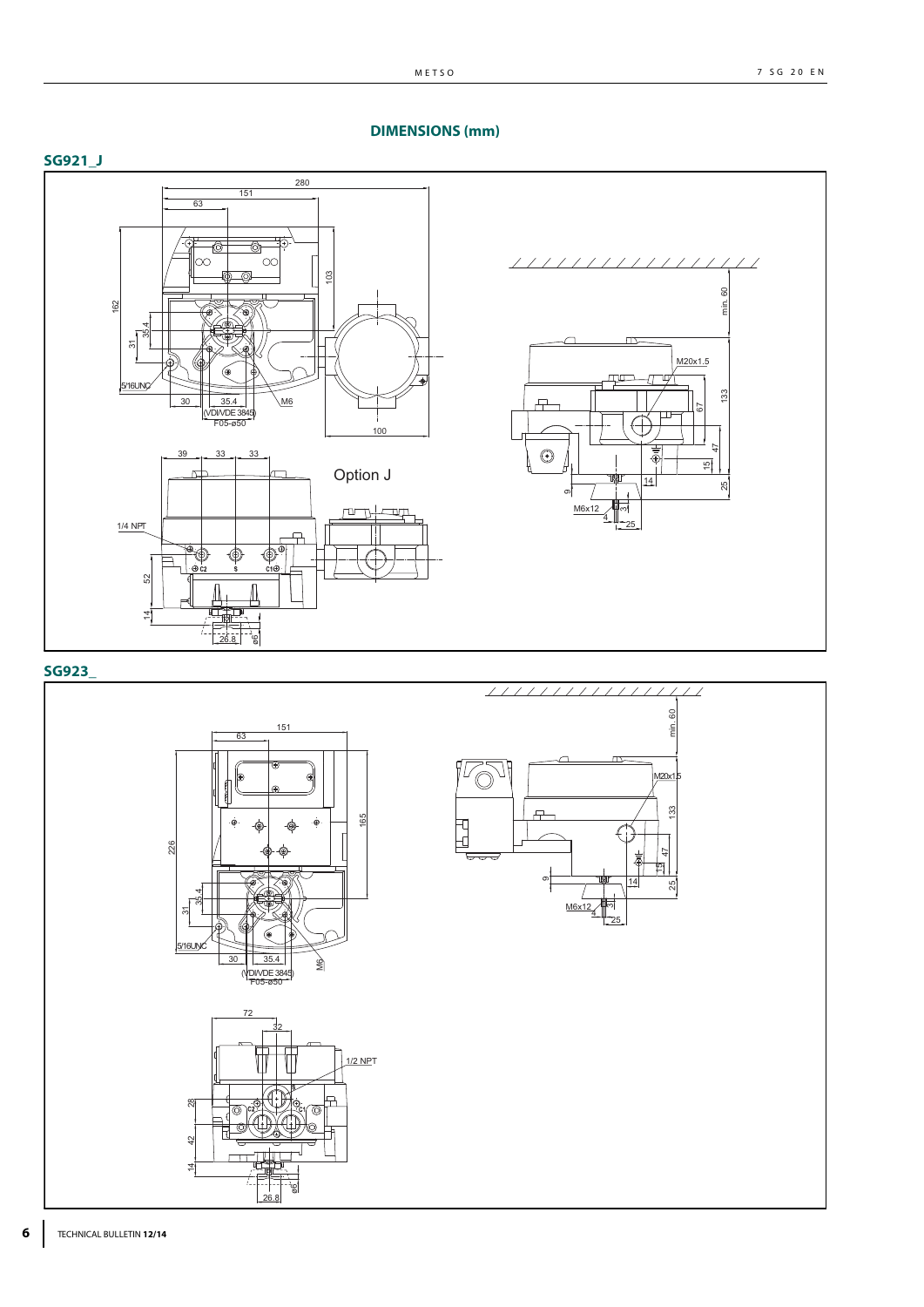# **SG923\_ with limit switches**



# **SG931\_**

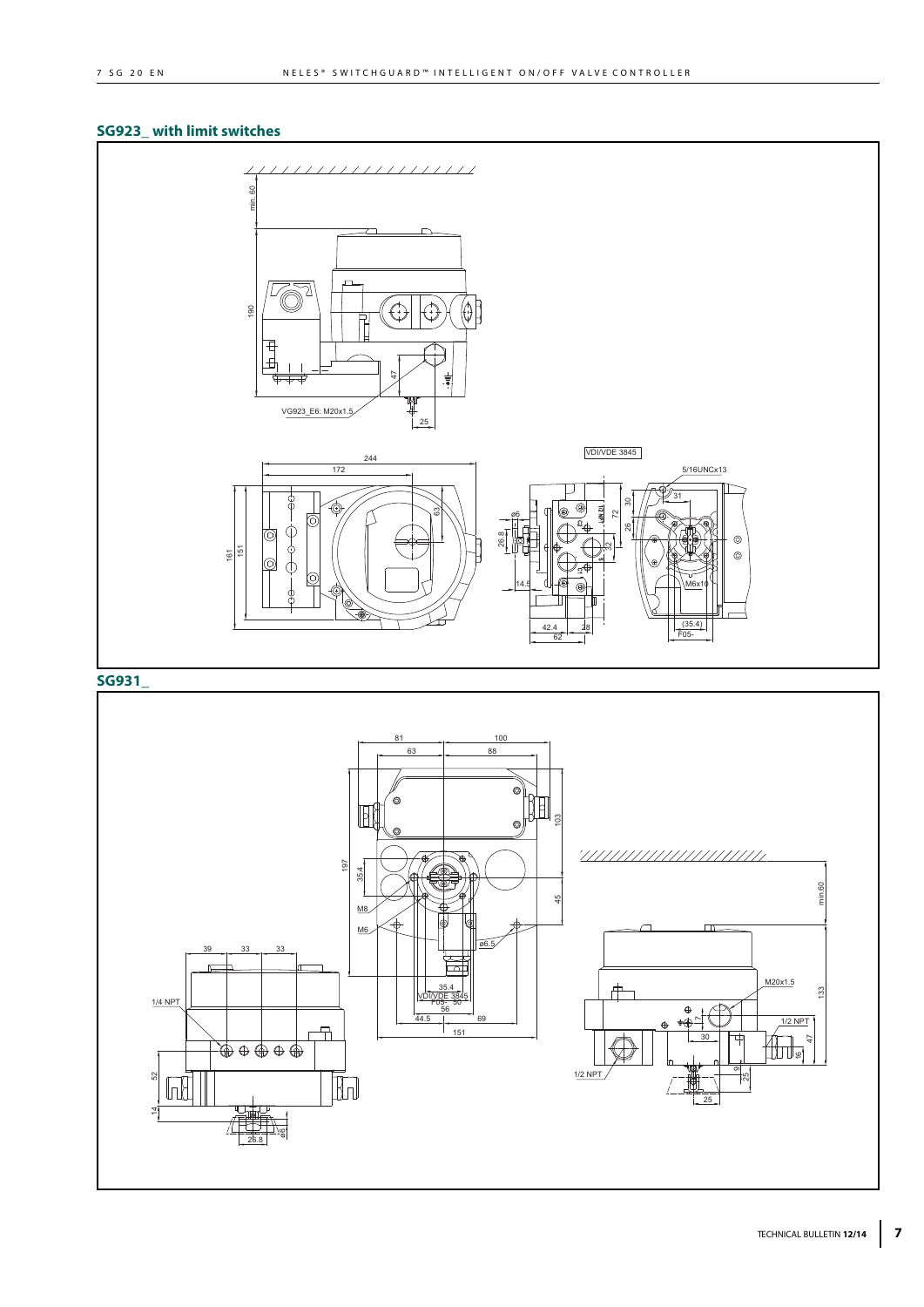

#### METSO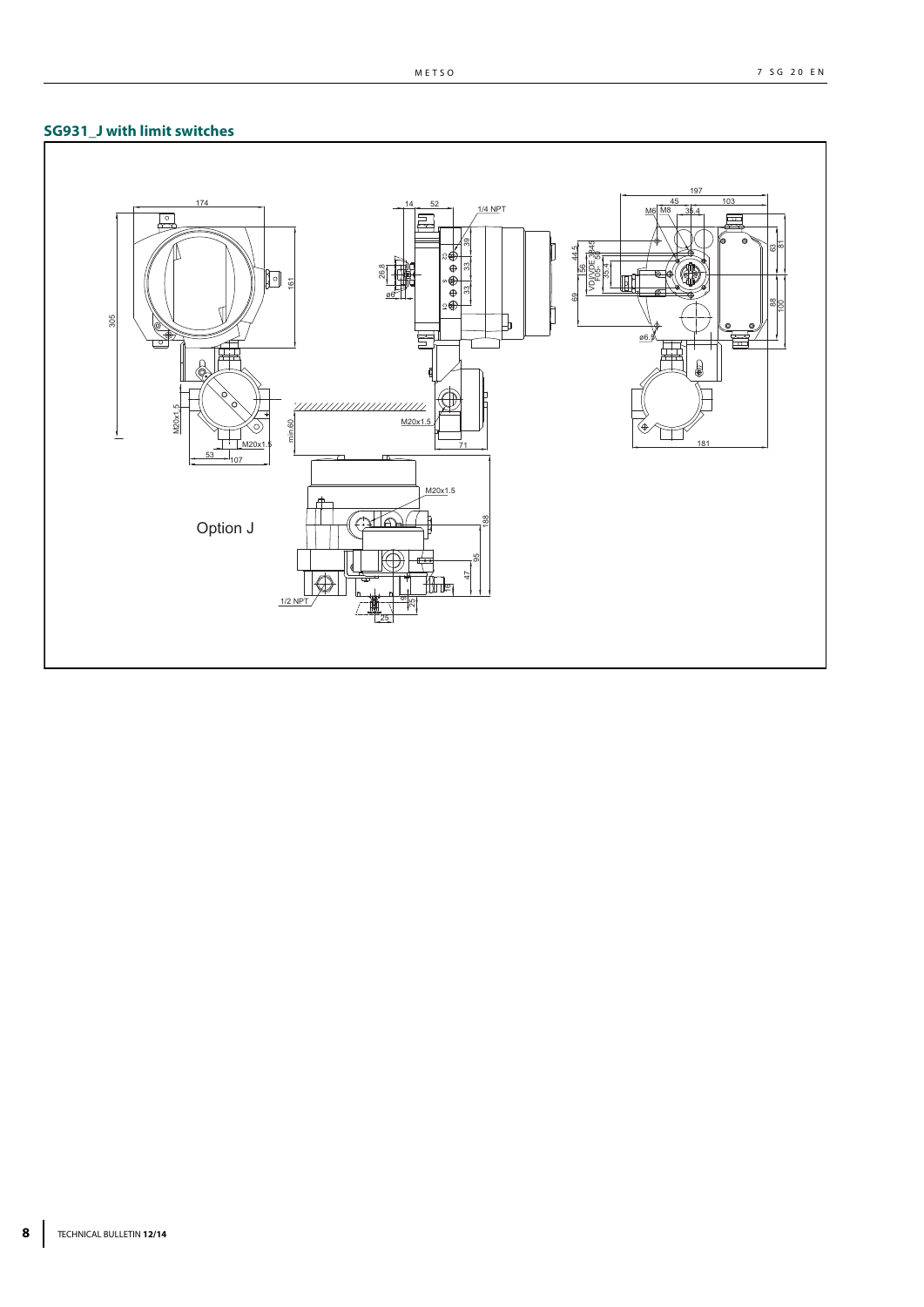# **HOW TO ORDER**

# **SWITCHGUARD SG9000H**

| 1.             |                                                                                                                                                                                                                                                                                                                                                                                                               | <b>PRODUCT GROUP</b>                                                                                                    |  |
|----------------|---------------------------------------------------------------------------------------------------------------------------------------------------------------------------------------------------------------------------------------------------------------------------------------------------------------------------------------------------------------------------------------------------------------|-------------------------------------------------------------------------------------------------------------------------|--|
| SG             | Neles SwitchGuard SG9000H, Intelligent On/Off Valve Controller.                                                                                                                                                                                                                                                                                                                                               |                                                                                                                         |  |
| 2.             | <b>SERIES CODE</b>                                                                                                                                                                                                                                                                                                                                                                                            |                                                                                                                         |  |
| 9              | Series 9000 Intelligent on/off valve controller with universal<br>shaft and attachment face according to standard VDI/VDE 3845.<br>Relevant shaft adapter included in mounting kits. When valve<br>controllers are separate deliveries, shaft adapter kit is supplied.                                                                                                                                        |                                                                                                                         |  |
| 3.             |                                                                                                                                                                                                                                                                                                                                                                                                               | <b>ENCLOSURE</b>                                                                                                        |  |
|                | Standard temperature range -20° to +85 °C.<br>M20 x 1.5 conduit entry.                                                                                                                                                                                                                                                                                                                                        |                                                                                                                         |  |
| 2              | Standard anodized aluminium enclosure, IP66 / NEMA 4X.                                                                                                                                                                                                                                                                                                                                                        |                                                                                                                         |  |
| 3              | Stainless steel enclosure, IP66 / NEMA 4X, no glass window.                                                                                                                                                                                                                                                                                                                                                   |                                                                                                                         |  |
| 4.             | <b>SPOOL VALVE</b>                                                                                                                                                                                                                                                                                                                                                                                            | <b>CONNECTIONS</b>                                                                                                      |  |
| 12             | Restricted capacity.<br>Stroke volume of actuator<br>$0.3$ - 6.7 dm <sup>3</sup>                                                                                                                                                                                                                                                                                                                              | $S, C1, C2 = 1/4$ NPT                                                                                                   |  |
| 15             | Standard capacity.<br>Stroke volume of actuator<br>$> 0.6$ dm <sup>3</sup> .                                                                                                                                                                                                                                                                                                                                  | $S, C1, C2 = 1/4$ NPT                                                                                                   |  |
| 35             | High capacity.<br>Stroke volume of actuator<br>$>$ 3.5 dm <sup>3</sup> .<br>Not applicable to 3. sign "3".                                                                                                                                                                                                                                                                                                    | $S, C1, C2 = 1/2$ NPT                                                                                                   |  |
| 37             | Extended capacity. For single<br>acting actuators.<br>Stroke volume of actuator<br>$>$ 6.5 dm <sup>3</sup><br>Not applicable to 3. sign "3".                                                                                                                                                                                                                                                                  | $S = 1/2$ NPT, $C2 = 1$ NPT                                                                                             |  |
| 5.             |                                                                                                                                                                                                                                                                                                                                                                                                               | <b>COMMUNICATION / INPUT SIGNAL RANGE</b>                                                                               |  |
| н              | 4-20 mA, HART communication.                                                                                                                                                                                                                                                                                                                                                                                  |                                                                                                                         |  |
| 6.             |                                                                                                                                                                                                                                                                                                                                                                                                               | <b>APPROVALS FOR HAZARDOUS AREAS</b>                                                                                    |  |
| N              | No approvals for hazardous areas.                                                                                                                                                                                                                                                                                                                                                                             |                                                                                                                         |  |
| X              | <b>ATEX and IECEx certifications:</b><br>II 1 G Ex ia IIC T6T4 Ga<br>II 2 G Ex ib IIC T6T4 Gb<br>T4: -40 to +80 °C; T5: < +65 °C; T6: < +50 °C.<br>II 3 G Ex nA IIC T6T4 Gc<br>II 3 G Ex ic IIC T6T4 Gc<br>T4: -40 to +85 °C; T5: < +75 °C; T6: < +60 °C.<br>Available without limit switches or with ATEX or IECEx certified<br>inductive limit switches.                                                    | II 1 D Ex ta IIIC T90 ℃ Da<br>II 2 D Ex tb IIIC T90 °C Db<br>II 3 D Ex tc IIIC T90 °C Dc<br>II 3 D Ex tc IIIC T90 °C Dc |  |
| Z              | <b>INMETRO certifications:</b><br>Ex ia IIC T4/T5/T6 Ga<br>Temperature range: T4: -40 to +80 °C; T5: < +65 °C; T6: < +50 °C.<br>Ex nA IIC T4/T5/T6 Gc<br>T4: -40 to +85 °C; T5: < +75 °C; T6: < +60 °C.<br>Available without limit switches or with certified inductive limit<br>switches.                                                                                                                    | Ex ia IIC T4/T5/T6 Gb<br>Ex ic IIC T4/T5/T6 Gc                                                                          |  |
| U<br>(U1, U2)  | <b>cCSAus certifications:</b><br>IS Class I, Division 1, Groups A, B, C, D, T4/T5/T6<br>IS Class I, Zone 0, AEx ia, IIC T4/T5/T6<br>T4; -40 to +80 °C, T5; < +65 °C, T6; < +50 °C.<br>NI Class I, Division 2, Groups A, B, C, D, T4/T5/T6<br>NI Class I, Zone 2, Ex nA IIC, T4/T5/T6<br>T4; -40 to +85 °C, T5; < +70 °C, T6; < +55 °C.<br>Not applicable with 7. sign "J". Not available with limit switches. |                                                                                                                         |  |
| E <sub>2</sub> | Flameproof enclosure, 1/2" NPT conduit entry.<br><b>cCSAus certification:</b><br>Class I, Div 1, Groups B, C, D; Class II, Div 1, Groups E, F, G; Class III;<br>T6T4, Enclosure type 4X<br>Ex d IIC T6T4<br>AEx d IIC T6T4<br>Ex tb IIIC T100 °C IP66<br>AEx tb IIIC T100 °C IP66<br>T6: -40 °C to +60 °C; T5: < +75 °C; T4: < +85 °C.<br>No glass window.<br>Available with or without limit switches.       |                                                                                                                         |  |
| E <sub>5</sub> | <b>INMETRO certifications:</b><br>Ex d IIC T5 Gb (-40 °C or -25 °C Ta +85 °C)<br>Ex d IIC T6 Gb (-40 °C or -25 °C Ta +70 °C)<br>Available with or without limit switches                                                                                                                                                                                                                                      |                                                                                                                         |  |
| E6             | <b>ATEX and IECEx certifications:</b><br>II 2 GD<br>Ex d IIC T6T4 Gb<br>Ex tb IIIC T80°CT105°C Db<br>Available with or without limit switches.                                                                                                                                                                                                                                                                |                                                                                                                         |  |

| 7.         | <b>OPTIONS OF VALVE CONTROLLER</b>                                                                                                                                                                                                                                         |
|------------|----------------------------------------------------------------------------------------------------------------------------------------------------------------------------------------------------------------------------------------------------------------------------|
| Т          | Internal 2-wire (passive) position transmitter.<br>Analog position feedback signal, output 4–20 mA, supply voltage<br>12-30 V DC, external load resistance 0-780 Ω.                                                                                                        |
| C          | Low temperature option.<br>Temperature range: -40° to +60 °C.                                                                                                                                                                                                              |
| J          | External junction box, 2 pcs M20x1.5 conduit entry.<br>NOT applicable to 6. sign "E2"<br>Junction box for all 4-20 mA wirings, including position<br>transmitter, if applicable. Junction box is attached to the<br>standard enclosure.<br>Not available with 6. sign "U". |
| Y          | Special construction.                                                                                                                                                                                                                                                      |
| 8.         | <b>LIMIT SWITCH TYPE</b>                                                                                                                                                                                                                                                   |
|            | IP 66 / NEMA 4X enclosure.<br>Extension housing with additional conduit entries, max 4 pcs.<br>M20 x 1.5.                                                                                                                                                                  |
|            | Inductive proximity switches                                                                                                                                                                                                                                               |
| D33        | Metso; SST Sensor Dual Module, NO, 8-125 V DC / 24-125 V AC<br>Temperature range: -40 $^{\circ}$ to +80 $^{\circ}$ C / -40 $^{\circ}$ to +176 $^{\circ}$ F.<br>Not applicable to 8. sign "X", "Z", or "U"                                                                  |
| D44        | Metso; Namur Sensor Dual Module, 6 - 29 VDC, > 3 mA; < 1 mA,<br>NAMUR NC.<br>Intrinsically safe according to ATEX II 1 G Ex ia IIC T6 (pending)<br>Temperature range -40 $^{\circ}$ to +80 $^{\circ}$ C / -40 $^{\circ}$ to +176 $^{\circ}$ F.                             |
| 102        | P+F; NJ2-12GK-SN, 2-wire type, DC; > 3 mA; < 1 mA, NAMUR NC.<br>Intrinsically safe according to ATEX II 1 G Ex ia IIC T6.<br>Temperature range -40 $\degree$ to +85 $\degree$ C / -40 $\degree$ to +185 $\degree$ F.<br>Usable up to SIL3 acc. to IEC61508.                |
| 109        | P+F; NCB2-12GM35-N0, 2-wire type, DC; > 3 mA; < 1 mA,<br><b>NAMUR NC.</b><br>Intrinsically safe according to ATEX II 2 G Ex ia IIC T6.<br>Temperature range -25° to +85 °C / -13° to +185 °F.<br>Usable up to SIL2 acc. to IEC61508.                                       |
| 132        | Omron; E2E-X2Y1; 2-wire type; AC; <100mA; 24-240VAC.<br>Temperature range: -40 $^{\circ}$ to +85 $^{\circ}$ C / -40 $^{\circ}$ to +185 $^{\circ}$ F<br>Not applicable to 8. sign "X", "Z" or "U".                                                                          |
| 145        | P+F; NJ3-18GK-S1N, 3-wire type, DC; > 3 mA; < 1 mA, NAMUR NO.<br>Intrinsically safe according to ATEX II 1 G Ex ia IIC T6.<br>Temperature range -25 $\degree$ to +85 $\degree$ C / -13 $\degree$ to +185 $\degree$ F.<br>Usable up to SIL3 acc. to IEC61508.               |
| 156        | ifm; IFC2002-ARKG/UP, 2-wire type, DC; 150 mA, 10 - 36 V DC,<br>leakage current < 0.6 mA.<br>Temperature range -25 $^{\circ}$ to +80 $^{\circ}$ C / -13 $^{\circ}$ to +176 $^{\circ}$ F.<br>Not applicable to 8. sign "X", "Z" or "U".                                     |
|            | <b>Reed Type Proximity Switches, 2 pcs.</b><br>Temperature range -40 $\degree$ to +80 $\degree$ C / -40 $\degree$ to +176 $\degree$ F.                                                                                                                                     |
| <b>R01</b> | Metso; Maxx-Guard G, SPDT, 300 mA, 24 V DC; 200 mA, 125 V AC<br>Not applicable to 8. sign "X", "Z" or "U".                                                                                                                                                                 |
|            | <b>Mechanical micro switches</b><br>Temperature range -40 $\degree$ to +85 $\degree$ C.                                                                                                                                                                                    |
| K25        | 2 pcs. Omron D2VW-5L2A-1MS; 3 A - 250 V AC, 0.4 A - 125 V DC,<br>5 A – 30 V DC.<br>Not applicable to 8. sign "X", "Z" or "U".                                                                                                                                              |
| K26        | 2 pcs. Omron D2VW-01L2A-1MS; gold plated contacts, 100 mA -<br>30 V DC / 125 V AC.<br>Not applicable to 8. sign "X", "Z" or "U".                                                                                                                                           |
| K45        | 4 pcs. Omron D2VW-5L2A-1MS; 3 A - 250 V AC, 0.4 A - 125 V DC,<br>5 A – 30 V DC.<br>Not applicable to 8. sign "X", "Z" or "U".                                                                                                                                              |
| K46        | 4 pcs. Omron D2VW-01L2A-1MS; gold plated contacts,<br>100 mA - 30 V DC / 125 V AC.<br>Not applicable to 8. sign "X", "Z" or "U".                                                                                                                                           |

# **ACCESSORIES**

| U24 | U/I Converter, Seneca K109UI. DC Input.<br>Input voltage 0-30 V DC.<br>Power/Supply: 19.2-30 V DC.<br>Power Consumption: 500 mW. |
|-----|----------------------------------------------------------------------------------------------------------------------------------|
|-----|----------------------------------------------------------------------------------------------------------------------------------|